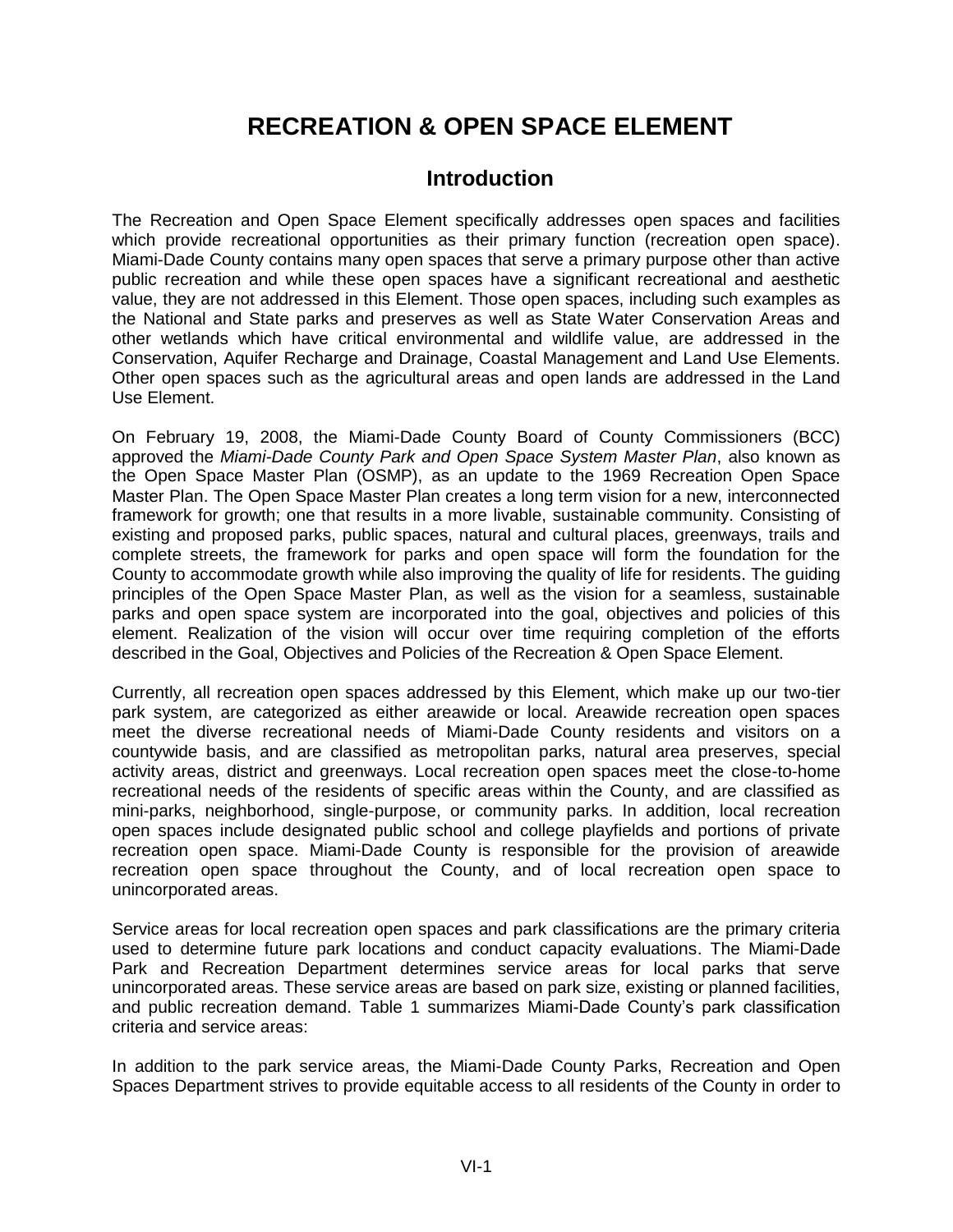provide the opportunity to participate in at-will<sup>1</sup> and/or programmed physical activities. The criteria established in the Equity Access Criteria Chart<sup>2</sup> is developed to make Miami-Dade County a more livable and sustainable community where residents should have access to parks within their neighborhood and be able to walk or bike to a park within  $\frac{1}{2}$  mile from their home. In addition, residents should have access to regional parks and the recreation opportunities therein within 2-3 miles biking or driving distance from their home.

The following Equity Access Criteria is provided for the two-tier park system:

- 1) Local parks serve residents in unincorporated areas with access to open space, play areas, playgrounds and other at-will**<sup>1</sup>** types of recreational opportunities. Access criteria for local parks are ¼ - ½ mile walking distance.
- 2) Areawide parks serve the entire County, including residents who live in both unincorporated and municipal areas. For the purpose of describing the opportunities for recreation activities, areawide parks are further characterized as population-based or resource based.
	- i) Population-based parks provide competition level sports facilities and large-scale recreational opportunities required to serve the entire population of the County. Access criteria for population-based regional parks is 2-3 miles biking or driving distance.
	- ii) Resource-based parks are based on a natural, historical or cultural resource and provide a specific type of recreational opportunity or experience. Access criteria for resource-based regional parks do not exist as these parks are located at the site of the resource. Residents and visitors in Miami-Dade County will travel to the parks to experience the resource or program offered on site.

<sup>1</sup> The notion of "at will" activities encompasses the types of activities that had previously been referred to as "passive" recreation, but recognizes that more and more people are looking for activities, both active and passive, that can be done at the user's will. As opposed to "programmed" recreational activities that are scheduled at specific times and for specific activities.

<sup>&</sup>lt;sup>2</sup> Equity Access Criteria refers to the spatial distribution of parks and recreation programs.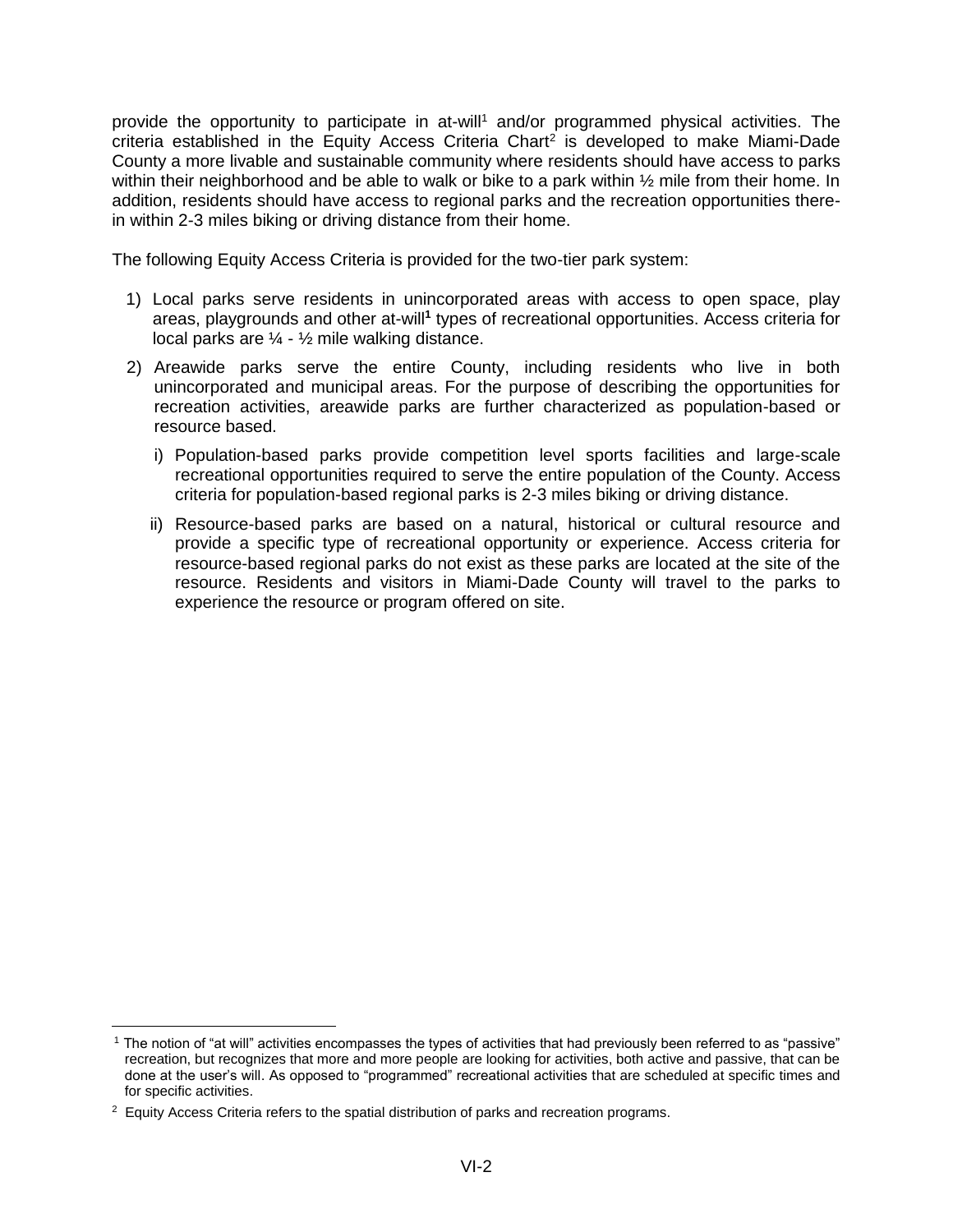| <b>EQUITY ACCESS CRITERIA3</b>                                 |                                                                                                                                                    |                |  |  |  |  |  |
|----------------------------------------------------------------|----------------------------------------------------------------------------------------------------------------------------------------------------|----------------|--|--|--|--|--|
| <b>RESOURCE-BASED</b>                                          |                                                                                                                                                    |                |  |  |  |  |  |
| <b>ACTIVITY</b><br><b>ACCESS</b>                               |                                                                                                                                                    |                |  |  |  |  |  |
| NATURAL/CULTURAL<br><b>RESOURCE-BASED</b><br><b>RECREATION</b> | All residents shall have opportunities for<br>canoeing, kayaking, motor boating, fishing,<br>observing wildlife, and experience a<br>natural area. | Areawide       |  |  |  |  |  |
| <b>POPULATION-BASED</b>                                        |                                                                                                                                                    |                |  |  |  |  |  |
| <b>ACTIVITY</b><br><b>RADIUS</b>                               |                                                                                                                                                    | <b>ACCESS</b>  |  |  |  |  |  |
| <b>FOOTBALL</b>                                                | All residents should be able to access<br>competition level football facilities.                                                                   | 2 - 3 MILES    |  |  |  |  |  |
| <b>SOCCER</b>                                                  | All residents should be able to access<br>competition level soccer facilities.                                                                     | 2 - 3 MILES    |  |  |  |  |  |
| <b>SOFTBALL/</b><br>YOUTH BASEBALL                             | All residents should be able to access<br>competition level softball and youth<br>baseball facilities.                                             | 2 - 3 MILES    |  |  |  |  |  |
| <b>TENNIS</b>                                                  | All residents should be able to access<br>competition level tennis facilities.                                                                     | 2 - 3 MILES    |  |  |  |  |  |
| <b>AQUATICS</b>                                                | All residents should be able to access<br>aquatic facilities such as a pool or splash<br>playground.                                               | 2 - 3 MILES    |  |  |  |  |  |
| <b>LOCAL (UMSA)</b><br><b>AT WILL</b>                          |                                                                                                                                                    |                |  |  |  |  |  |
| <b>ACTIVITY</b>                                                | <b>ACCESS</b>                                                                                                                                      | <b>RADIUS</b>  |  |  |  |  |  |
| <b>OPEN PLAY/</b><br><b>PLAYGROUNDS</b>                        | All residents, regardless of location, should be<br>able to access open play areas,<br>tot lots and playgrounds.                                   | 1/4 - 1/2 MILE |  |  |  |  |  |
| <b>FOOTBALL</b>                                                | All residents should be able to access<br>football fields.                                                                                         | 1/4 - 1/2 MILE |  |  |  |  |  |
| <b>SOCCER</b>                                                  | All residents should be able to<br>access soccer fields.                                                                                           | 1/4 - 1/2 MILE |  |  |  |  |  |
| <b>SOFTBALL/</b><br>YOUTH BASEBALL                             | All residents should be able to access<br>softball and youth baseball fields.                                                                      | 1/4 - 1/2 MILE |  |  |  |  |  |
| <b>TENNIS</b>                                                  | All residents should be able to access<br>tennis facilities.                                                                                       | 1/4 - 1/2 MILE |  |  |  |  |  |
| <b>BASKETBALL</b>                                              | All residents should be able to access<br>basketball facilities.                                                                                   | 1/4 - 1/2 MILE |  |  |  |  |  |
| <b>PROGRAMMED</b>                                              |                                                                                                                                                    |                |  |  |  |  |  |
| <b>ACTIVITY</b>                                                | <b>ACCESS</b>                                                                                                                                      |                |  |  |  |  |  |
| <b>OUT OF SCHOOL/</b><br><b>SUMMER CAMP</b>                    | All youth residents should be able to<br>participate in an out of school or summer<br>2 - 3 MILES<br>camp programs.                                |                |  |  |  |  |  |

Note: These equity access criteria for at-will and programmed activities are used only as broad guidelines for use in addition to Level of Service (LOS) standards, but are not adopted as LOS for the purpose of concurrency.

**<sup>3</sup>** Equity Access Criteria refers to the spatial distribution of parks and recreation programs.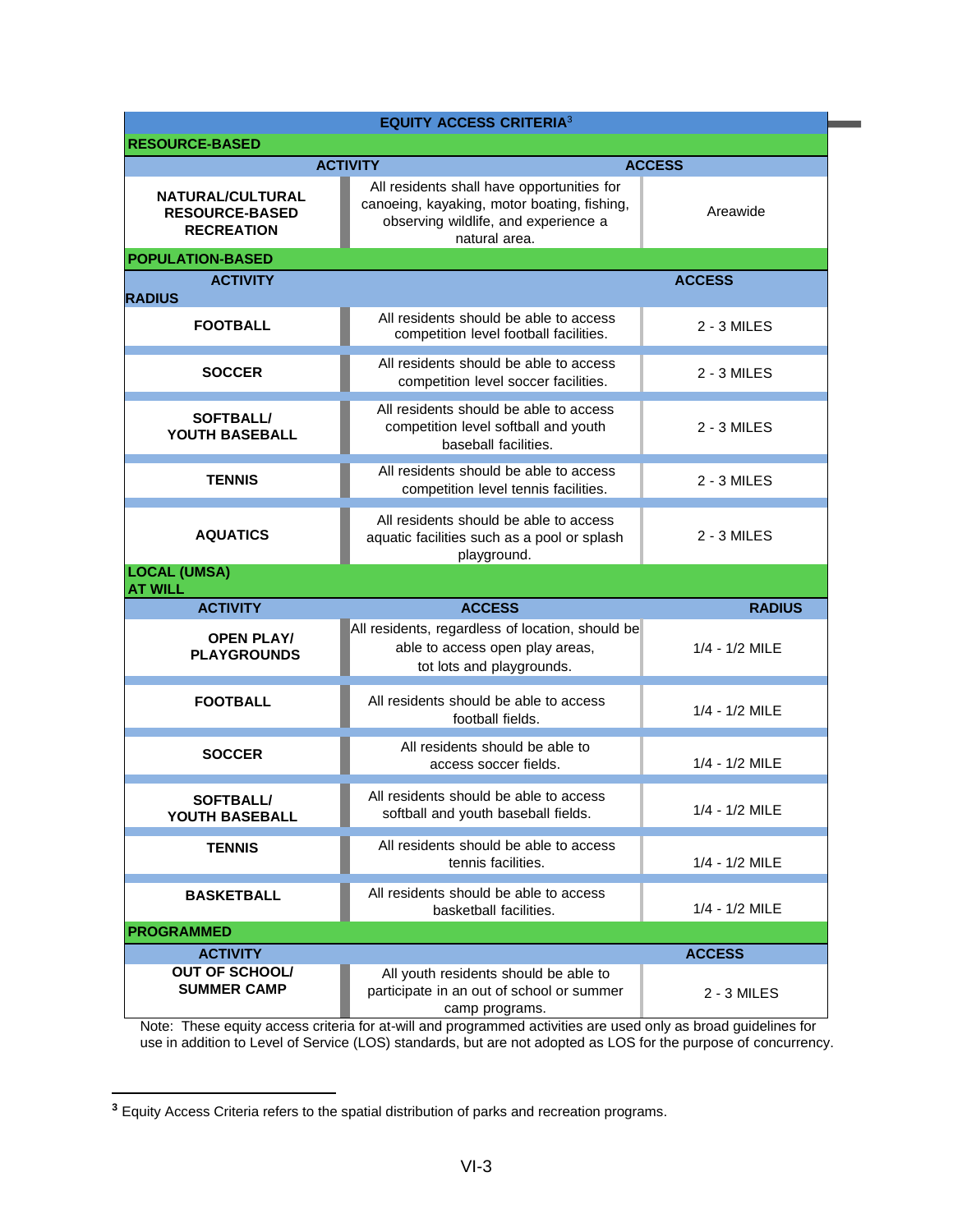|                         |                    |     |                             |          | <b>Service</b> |
|-------------------------|--------------------|-----|-----------------------------|----------|----------------|
| <b>Classification</b>   | <b>Primary Use</b> |     | <b>Staffing Programming</b> | Acreage  | Area           |
| Areawide                |                    |     |                             |          |                |
| Metropolitan            | Resource           | Yes | Yes                         | $200+$   | Countywide     |
| Natural Area            | Resource           | No. | No.                         | $2+$     | Countywide     |
| Preserve                |                    |     |                             |          |                |
| <b>Special Activity</b> | Resource           | Yes | Yes                         | n/a      | Countywide     |
| Area                    |                    |     |                             |          |                |
| <b>District</b>         | User               | Yes | Yes                         | 100-200  | 5 miles        |
| Greenways               | User               | No. | No.                         | n/a      | Countywide     |
|                         |                    |     |                             |          |                |
| Local                   |                    |     |                             |          |                |
| Community               | User               | Yes | Yes                         | 30-100   | 3.5 miles      |
| Single-Purpose          | User               | No. | Yes                         | $5+$     | 3 miles        |
| Neighborhood            | User               | No. | No.                         | $5 - 10$ | 1 mile         |
| Mini-Parks              | User               | No  | No                          | <=1      | .5 mile        |

**Table 1 Park Classification Criteria and Service Areas**

Source: Miami-Dade County Parks, Recreation and Open Spaces Department

In order to provide an optimum balance of local recreation open space throughout unincorporated areas, the County has identified the following benchmarks as desirable: the provision of five acres of neighborhood recreation open space per 5,500 unincorporated area residents; the provision of 30 acres of community recreation open space per 50,000 unincorporated area residents; and, the provision of 200 acres of district recreation open space per 220,000 unincorporated area residents. These benchmarks are used only as broad guidelines, and are not adopted as Level of Service (LOS) standards.

The Adopted Components of this Element contain the Recreation and Open Space Goal, Objectives and Policies including the map of Park Benefit Districts (PBDs), and procedures for monitoring and evaluating progress toward Plan implementation. The Adopted *2010 Evaluation*  and Appraisal Report and the Parks and Open Space System Master Plan contain inventory data and analysis of existing and future needs and the policy framework within which this Element was formulated.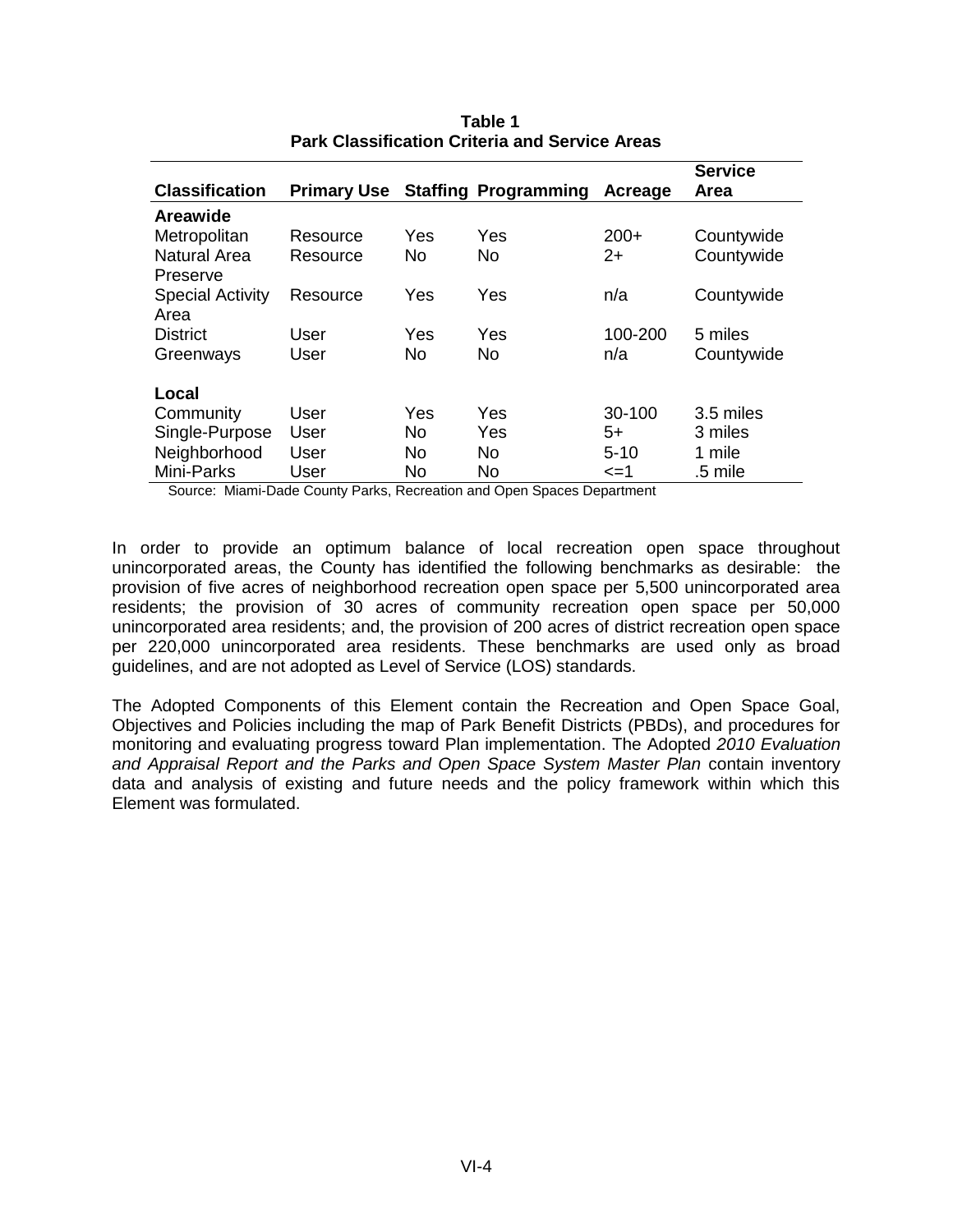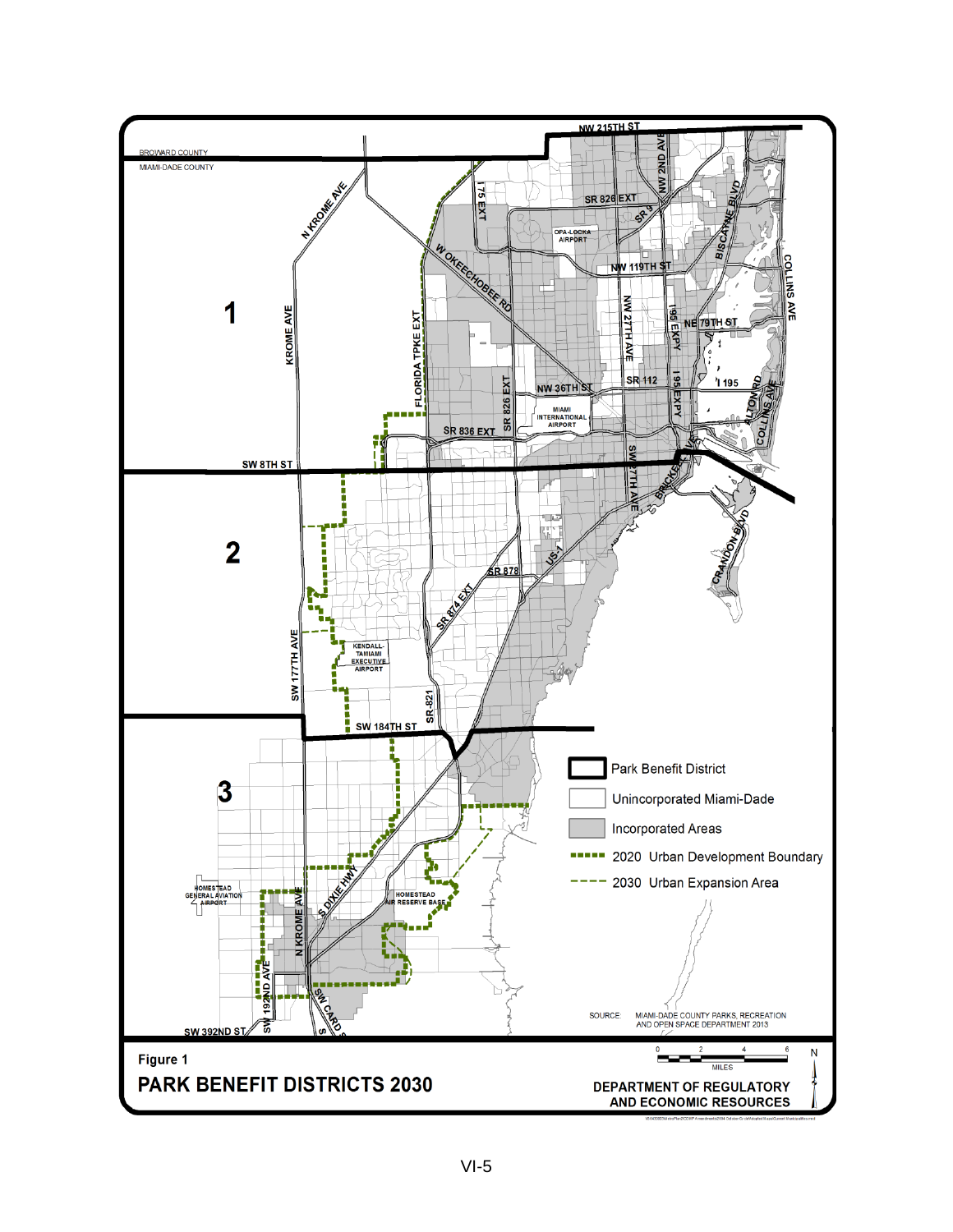## **GOAL**

**DEVELOP, PROGRAM, AND MAINTAIN A COMPREHENSIVE SYSTEM OF PARKS AND RECREATIONAL OPEN SPACES OFFERING QUALITY AND DIVERSITY IN RECREATIONAL EXPERIENCES WHILE PRESERVING AND PROTECTING VALUABLE NATURAL, HISTORICAL AND CULTURAL RESOURCES, UNIMPAIRED, FOR PRESENT AND FUTURE GENERATIONS.**

#### **Objective ROS-1**

**Provide a comprehensive system of public and private sites for recreation, including but limited to public spaces, natural preserve and cultural areas, greenways, trails, playgrounds, parkways, beaches and public access to beaches, open space, waterways, and other recreational facilities and programs serving the entire County; and local parks and recreation programs adequately meeting the needs of Miami-Dade County's unincorporated population, through 2017.**

#### **Policies**

- ROS-1A. Areawide park and recreation open spaces shall be provided to meet the diverse needs of all Miami-Dade residents and visitors. They shall continue to be established on the presence or development of regionally significant natural, historic, cultural, or tourism resources. Areawide park and recreation open spaces include Metropolitan Parks, Natural Area Preserves, Special Activity Areas, District Parks and Greenways. Areawide parks may include areas owned by other public agencies but managed by the County for passive public recreational purposes. The County shall be responsible for providing areawide park and recreation open spaces to all Miami-Dade County residents and visitors.
- ROS-1B. Local parks and recreation programs serve the close-to-home recreation needs of unincorporated residential areas. In unincorporated areas, local recreation open spaces shall consist of the following: 1) County-provided local parks consisting of mini-parks, neighborhood parks, community parks, single-purpose parks, and areawide and district parks used as local recreation open space and similarly designated in the facility inventory maintained by the Miami-Dade Parks, Recreation and Open Spaces Department<sup>4</sup>; 2) public school and public college playfields that are used as local recreation open space or that are included under the Joint Parks-School Agreement between the County and the Miami-Dade County School Board or public college or university boards of trustees; and, 3) fifty percent of the private recreation open space and facilities<sup>5</sup> located inside the Urban Development Boundary (UDB).

 $4$  Those portions of areawide and district parks which: 1) contain facilities commonly associated with local parks including but not limited to tot lots, multipurpose courts, and athletic fields, and 2) service a neighborhood or group of neighborhoods.

<sup>5</sup> Private Recreation Open Space and facilities means privately owned areas and facilities which serve local recreational or open space needs of the residents of a subdivision, condominium building or rental apartment building. This shall include only those areas where assurance is provided in a manner suitable to the County, that the areas and facilities will be maintained to serve these needs. This does not include building setbacks or open space required by the Miami-Dade County Zoning Code, steep slopes, canals, lakes, water courses, beaches, golf courses, wetlands, facilities for the circulation of pedestrians and non-motorized vehicles, parking lots of private recreation open spaces serving 10 or fewer dwelling units.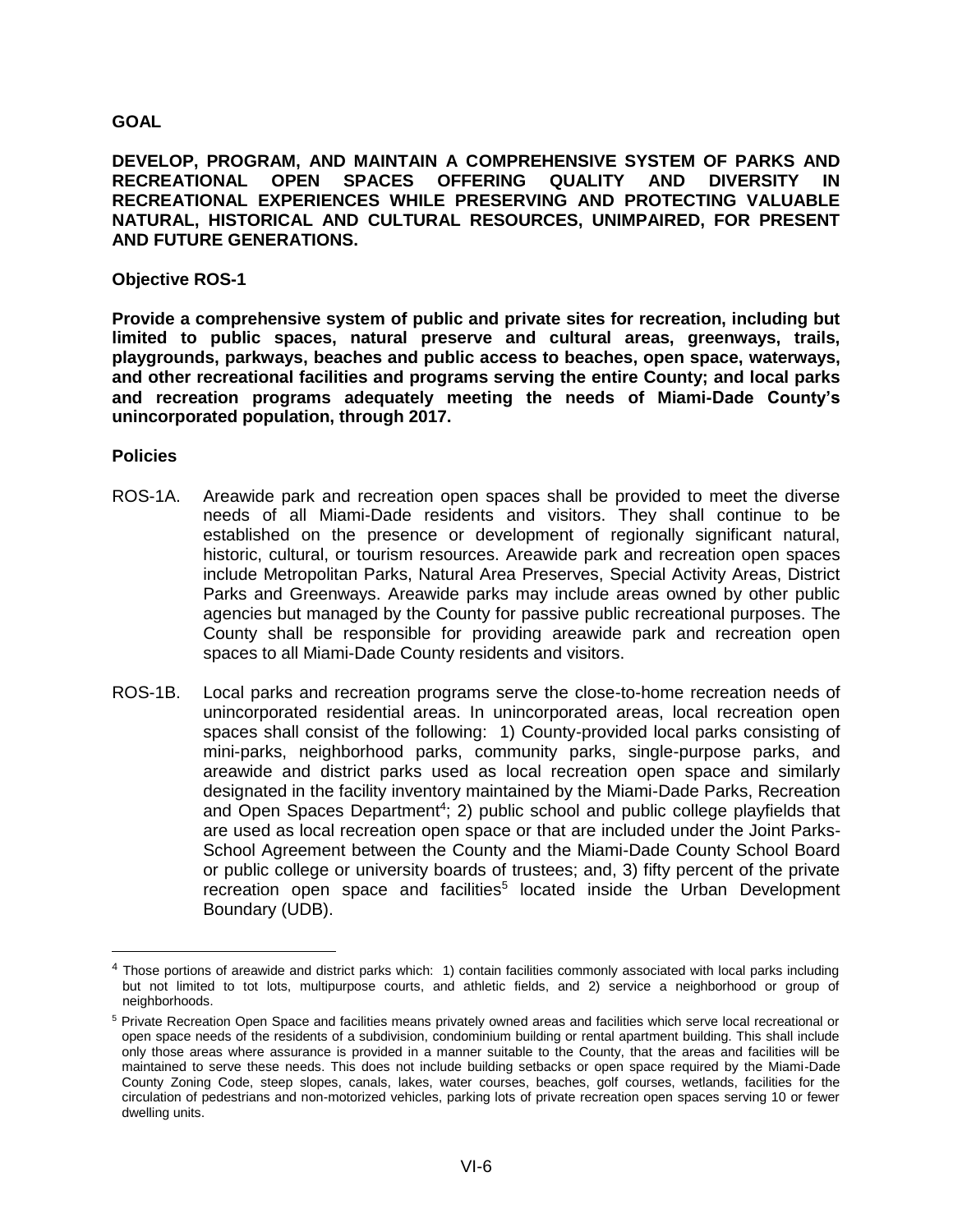- ROS-1C. Miami-Dade County shall be responsible for providing local recreation open space only to the unincorporated areas. However, the County may provide local recreation open space for a municipality through interlocal governmental operating agreements or other means.
- ROS-1D. In cases of annexation or incorporation efforts, the County shall employ the following guidelines on a case-by-case basis:
	- i.) The County shall not transfer either the operation and maintenance or title of any district park, metropolitan park, natural area preserve, special activity area, or greenway to a municipality;
	- ii.) The County shall not allow proposed municipal boundaries to create multiple jurisdictions within any one areawide park;
	- iii.) The County shall retain ownership of County-owned local parks encompassed by municipal annexation or incorporation areas if the majority of park program participants are residents of unincorporated areas;
	- iv.) At its discretion, the County may retain County-owned local parks encompassed by municipal annexation or incorporation areas in its inventory of County local recreation open space measured for service concurrency purposes if their transfer disrupts the coordination of the system or may create or worsen a projected near-term or long-term Level of Service (LOS) deficiency within Park Benefit District (PBD);
	- v.) At its discretion, the County may transfer the operation and maintenance of one or more County mini-parks, neighborhood parks, single-purpose parks and community parks to a municipality through intergovernmental operating agreements if the following conditions are met: 1) the park and recreation area will be operated and maintained in a manner equal to or better than Miami-Dade County Parks, Recreation and Open Spaces Department standards; 2) the majority of park program participants are residents of the municipality; and, 3) the municipality will not discriminate against county residents in program registration and pricing; and
	- vi.) At its discretion, the County can divest itself of mini-parks, neighborhood parks, single-purpose parks and community parks by transferring title to a municipality, subject to the applicable provisions of Article 7 of the Home Rule Charter and the conditions listed in Paragraph v., above.

**Require the availability of adequate local recreation open space as a condition for the approval of residential development orders, and maintain an adequate inventory of recreational areas and facilities through 2017.**

#### **Policies**

ROS-2A. Miami-Dade County's minimum Level of Service (LOS) standard for the provision of recreation open space shall be the following: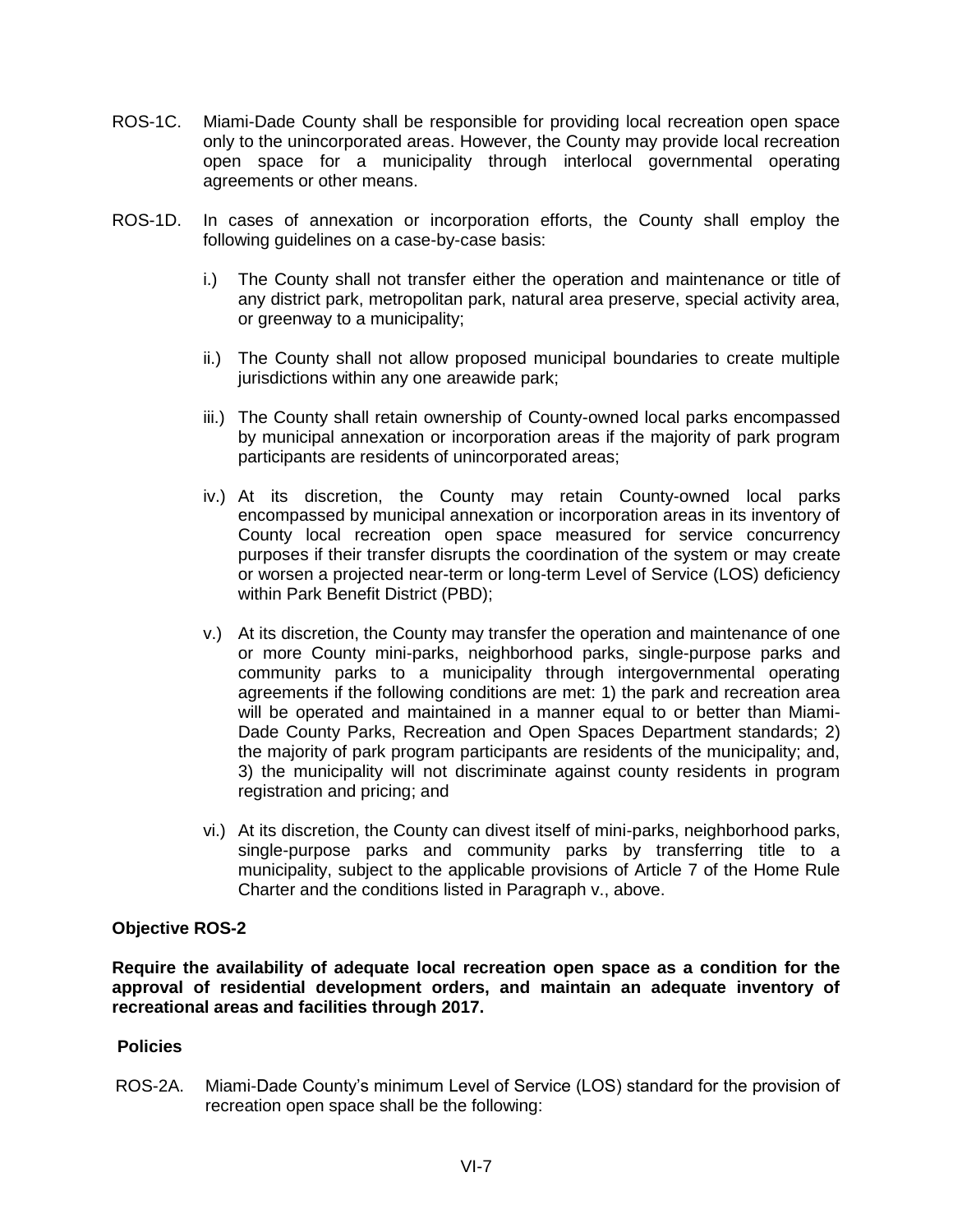- i.) 2.75 acres of local recreation open space per 1,000 permanent residents in unincorporated areas;
- ii.) A County-provided, or an annexed or incorporated, local recreation open space of 5 acres or larger must exist within a 3 mile distance from the residential development;
- iii.) The acreage/population measure of the Level of Service Standard will be calculated for each Park Benefit District (PBD) identified in Figure 1;
- iv.) For purposes of issuing residential development orders, the minimum LOS standard shall not apply to rural and agricultural residences outside the Urban Development Boundary (UDB); and
- v.) For purposes of issuing residential development orders, a PBD is considered below standard if the projected deficiency is greater than five acres. This does not relieve applicants for development orders from applicable requirements for contributions or impact fees.
- ROS-2B. Local recreation open space counted when measuring level of service shall include: 1) public local parks which exist or are committed by covenant; 2) public school and college playfields; 3) portions of private recreation open space; and, 4) Countyowned or operated parks that have been incorporated or annexed into municipalities but in which a majority of park program participants are unincorporated area residents.
- ROS-2C. In order to supply local parks to meet public demands, the County will maintain at 70% its 2010 proportionate share of the total local recreation open space required and strive to increase pursuant to Policy ROS-2A.i. to 80% of the LOS standard by 2017.
- ROS-2D. The County will periodically research, review, and modify the LOS standard as necessary to ensure that it accurately reflects public recreational demand within unincorporated Miami-Dade County. LOS standard updates shall reflect the expressed recreational demand of residents, and the facilities necessary to serve the demand, measured by the minimum amount of land required to support these facilities.
- ROS-2E. The County shall maintain an updated inventory of County and municipal recreation open spaces serving public recreational demand. The Parks, Recreation and Open Spaces Department shall maintain information on designated public and private recreation open space and facilities necessary for accurate and regular measurements of levels of service and administration of concurrency requirements.
- ROS-2F. The County will work with developers of residential land uses within the Ludlam Trail Corridor District to encourage the dedication of park land, improvements, maintenance, or some combination thereof that adequately meets the developer's obligation to provide local recreation open space.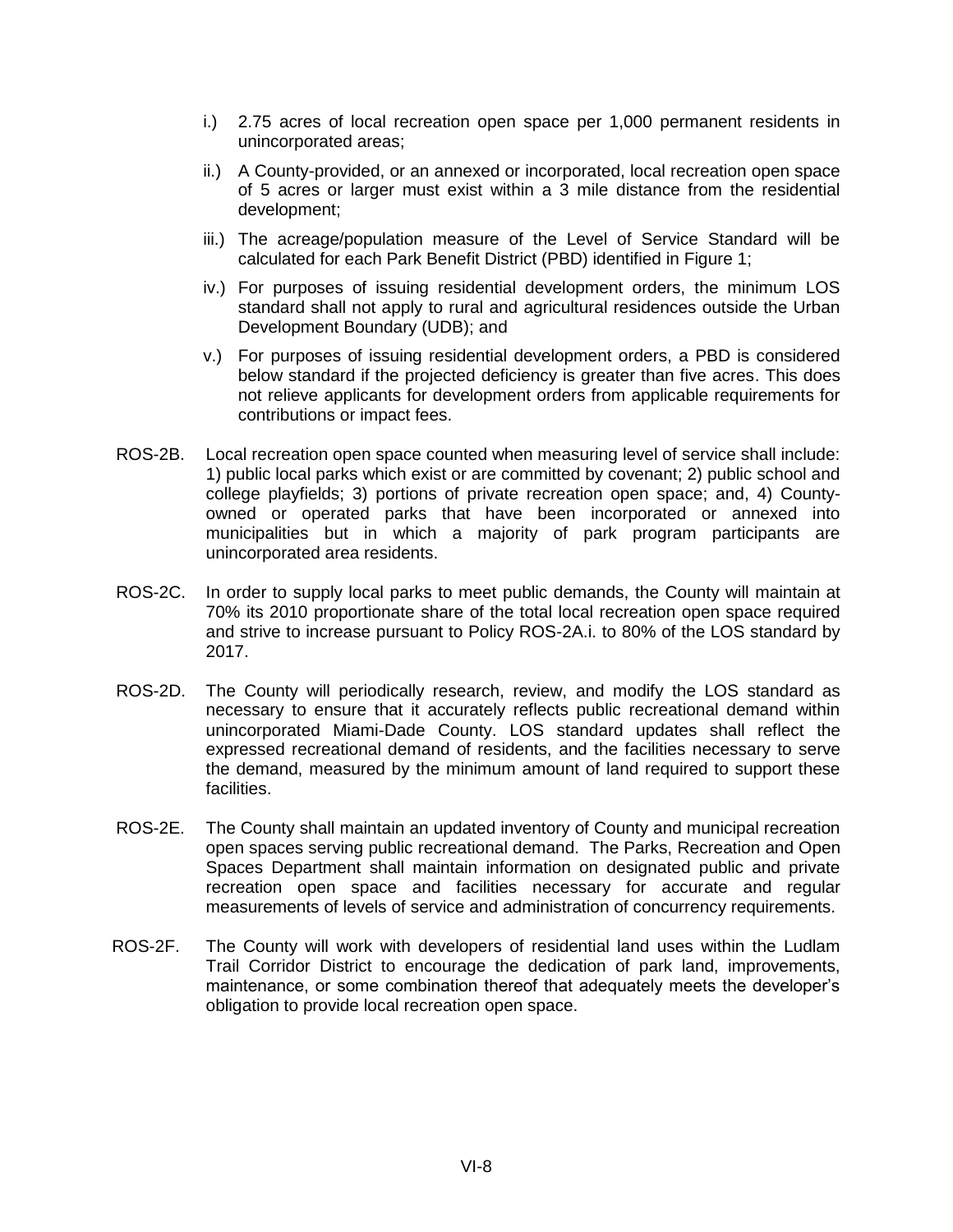# **Access to parks and recreational facilities will be improved in Miami-Dade County by 2017.**

#### **Policies**

- ROS-3A. The County shall continue to improve motorized access to parks and recreation open spaces on roads and mass transit routes for autos and public transport through the joint efforts of the Parks, Recreation and Open Spaces Department, the Public Works and Waste Management Department, The Florida Department of Transportation, and the Miami-Dade Transit Agency, as well as other concerned County agencies where deemed necessary by the Parks, Recreation and Open Spaces Department.
- ROS-3B. The County shall improve and promote non-motorized access to existing park and recreation open spaces by implementing the North Miami-Dade Greenways Master Plan and South Miami-Dade Greenway Network Master Plan, as well as improved sidewalks and trails, to improve connectivity between parks and residences, schools, activity centers, and transportation nodes.
- ROS-3C. The Miami-Dade Parks, Recreation and Open Spaces Department shall continue to provide improved access for persons with disabilities by removing architectural barriers to program participation. Actions include retrofitting existing building components to comply with the 1991 Americans with Disabilities Act (ADA).
- ROS-3D.Through its park and recreation programs and all other available means, Miami-Dade County shall preserve and protect beaches and shores, water views and maximize public ownership of these coastal resources. The County shall improve the maintenance of existing public park and recreation entrances and shall, where feasible, provide additional access points at waterfront and coastal locations.
- ROS-3E.The Parks, Recreation and Open Spaces Department shall seek to increase public awareness of available recreation opportunities through education and information programs and signage on roadways, at park entrances, and within large parks.

#### **Objective ROS-4**

#### **The County shall maintain a capital financing plan to enable provision of park and recreation open spaces and facilities through a variety of public and private sources and partnerships.**

#### **Policies**

ROS-4A. The County shall maintain and periodically update the established Park Impact Fee Ordinance and Procedures Manual requiring: 1) public local parkland dedication; 2) construction of public recreation facilities; 3) fees-in-lieu or 4) a combination thereof for approval of all residential development, regardless of size. Priorities of the Director of the Parks, Recreation and Open Spaces Department may include local recreation open space acquisition, the initiation of new development, or completion of development of existing local park sites. This Ordinance shall also maintain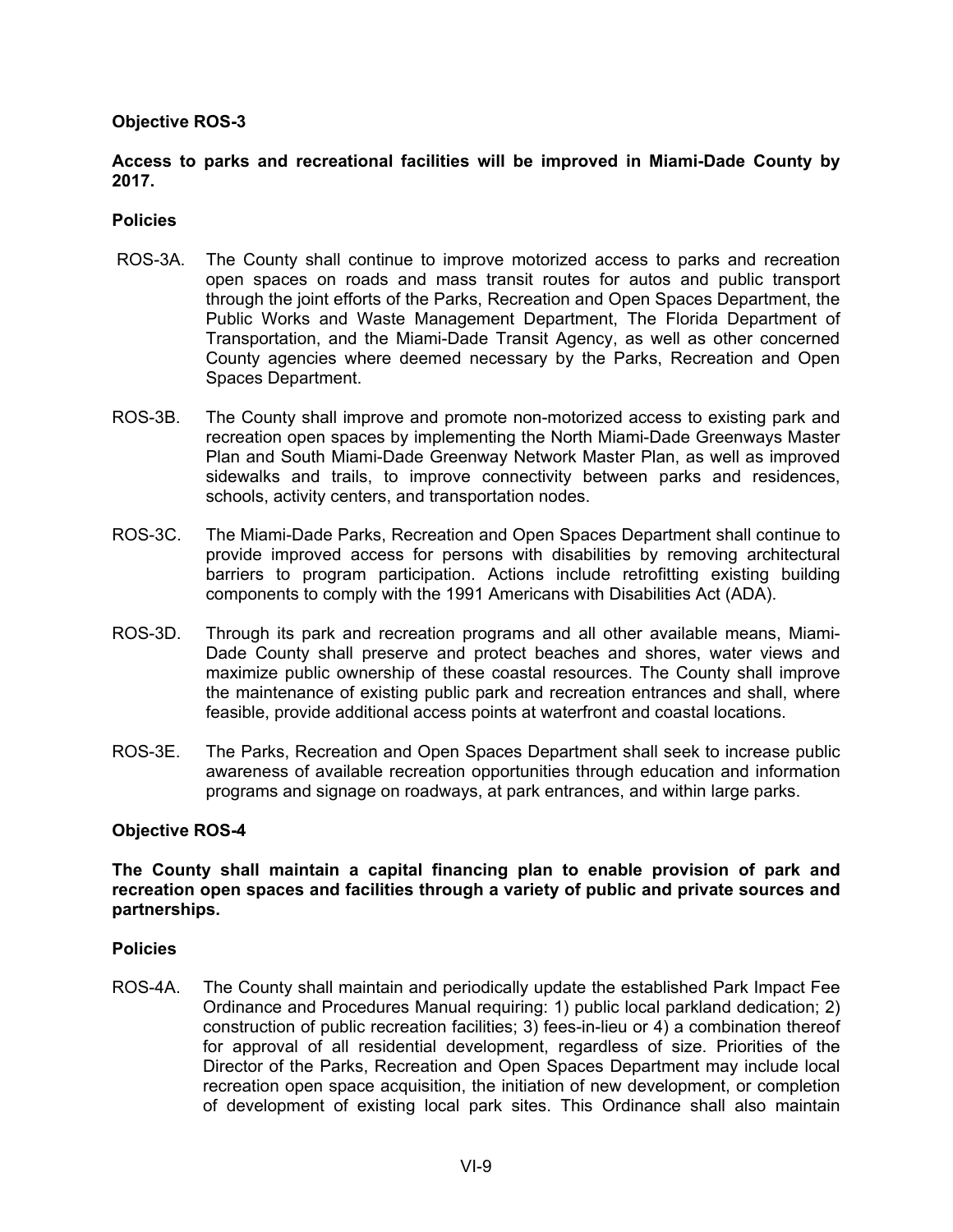definitions and standards for the provision of recreation open space as required by Chapter 163, F.S.

- i.) The County will retain and adjust, as needed, the Impact Fee Schedule to account for changes in the cost of land acquisition, improvements, administration, and credits, and the proportionate share in levels of service.
- ii.) The Impact Fee will be based on local parks proportionate share of the LOS standard as measured by demand.
- iii.) The County will continue to work with local developers to ensure that provisions within the Impact Fee Ordinance remain attractive for the donation of land, improvement or some combination that adequately meets the developer's obligation to provide the prescribed local open space.
- iv.) The Parks, Recreation and Open Spaces Department Director shall retain authority to accept or reject land or improvements or fees-in-lieu on case-bycase basis.
- ROS-4B. The Parks, Recreation and Open Spaces Department shall seek to improve the Joint Park/School Agreement to increase the benefits to residents by: 1) negotiating with the School Board for the use of school facilities by programming providers after normal school hours; 2) working closely with School Board planners, designers, and construction staff to ensure that park-school facilities are better designed to maximize open space and support community use; and, 3) improving co-located sites and shared-use facilities on both park and school sites for the benefit of the community.
- ROS-4C. The County shall seek cooperative agreements such as the following with nongovernmental organizations to provide additional resources for park acquisition, improvement, and programming priorities.
	- i.) The Parks, Recreation and Open Spaces Department, through Special Taxing Districts, shall seek cooperative agreements with homeowner associations and civic groups for the long-term provision and maintenance of local recreation open spaces and facilities within unincorporated residential areas.
	- ii.) The Parks, Recreation and Open Spaces Department shall continue to work with community based organizations, non-profit youth service organizations, foundations, facility support societies and other special interest groups to expand opportunities for private, non-profit investment in park improvements and recreational programming.
	- iii.) The Parks, Recreation and Open Spaces Department shall continue to foster the growth and development of non-profit foundations that are dedicated to increasing the accessibility of recreation opportunity and open spaces to disadvantaged populations, and which can expand opportunities for facility improvements and recreation programming.
- ROS-4D. The County shall continue to explore the use of special taxing districts and other dedicated funding mechanisms for the long-term provision and management of park and recreation open space and facilities, especially where they offer economic advantages to the County and residents.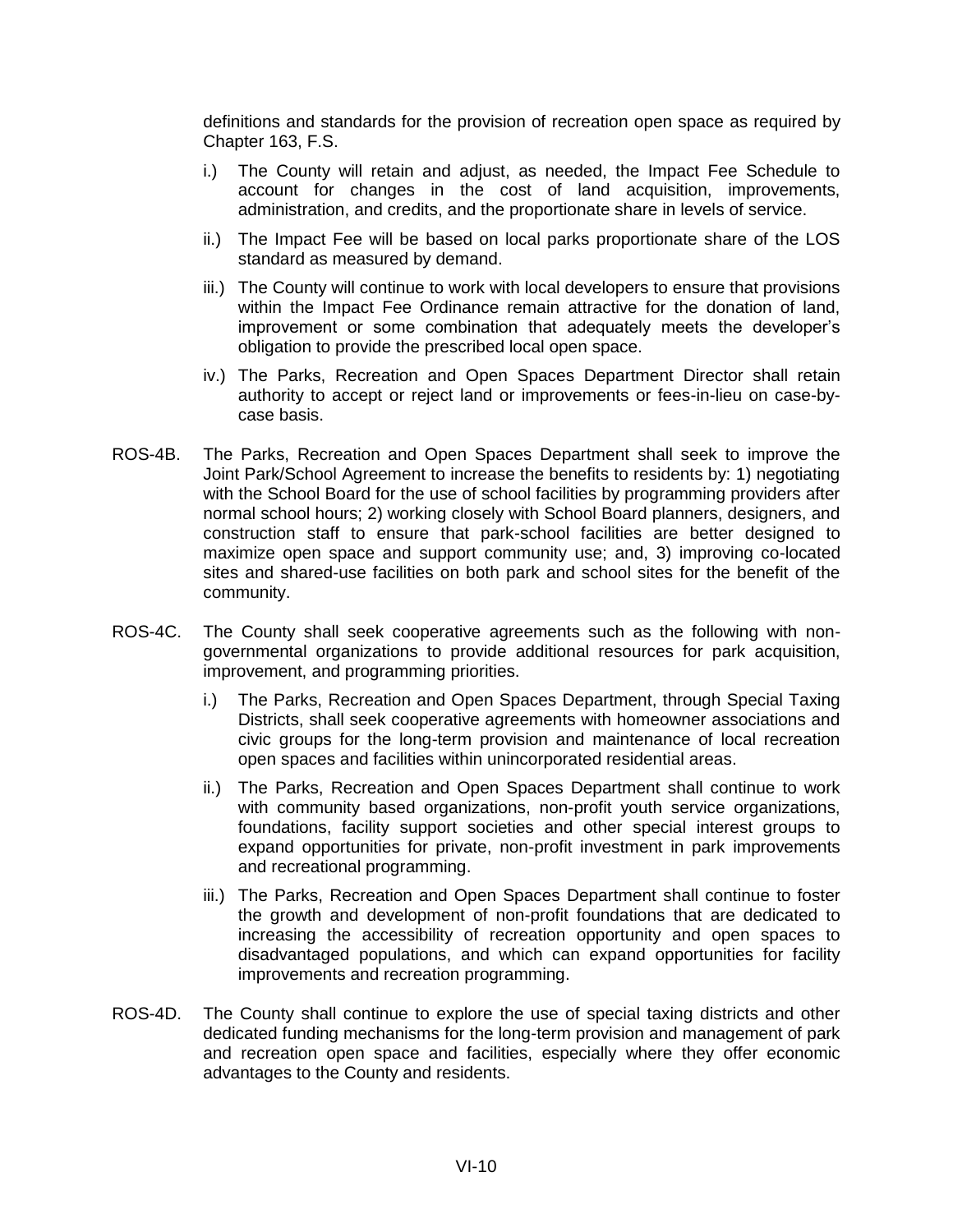- ROS-4E The County shall seek Federal, State and private grants, such as the Florida Recreation Development Assistance Program, to assist with the acquisition and improvement of parkland.
- ROS-4F. The County shall continue implementation of capital projects funded by 2004 Building Better Communities General Obligation Bond and 2000-2008 Quality Neighborhood Improvement Bond proceeds available for the acquisition, renovation, restoration, and development of recreation open spaces and facilities, and that these activities can be accomplished in a timely fashion. The Parks, Recreation and Open Spaces Department will continue to explore both fee-simple and less-than-fee-simple mechanisms for the establishment of open space *conservation* areas and will seek additional funds in any future bond issue that the County may propose.
- ROS-4G. The Parks, Recreation and Open spaces Department will collaborate with County agencies that oversee funding programs and accounts related to horticulture, arboriculture, environmental mitigation, hazard mitigation, transportation, crime prevention, tourist development, and community and economic development, which can potentially benefit local residents through the enhancement of parks and recreation programs, should assist with the implementation of the policies in this Element by participating in inter-agency partnerships to address, for example, the following:
	- i.) Acquisition of parkland through leases and management agreements, forfeitures of land, and developer dedications or conveyances;
	- ii.) Landscaping maintenance and continued resource management of parkland and natural areas such as through the use of regulatory fines collected by the Public Works and Waste Management Department or the Division of Environmental Resources Management of the Department of Regulatory and Economic Resources;
	- iii.) Designation of park sites as off-site mitigation areas for environmental restoration;
	- iv.) Restoration of natural areas in parks by investing regulatory fines for environmental infractions;
	- v.) Improvements to physical access to parks and recreation facilities and special events through public transportation programs;
	- vi.) Support of crime prevention in parks through the use of law enforcement and judicial assistance funds:
	- vii.) Dedication of a portion of tourism development funds to support the maintenance, management, and improvement of park beaches and public tourist attractions;
	- viii.) Expansion of the use of youth and conservation service corps to assist with the repair and maintenance of parks and;
	- ix.) The application of tax increment finance districts, transfer of development rights, community redevelopment districts, and overlay zoning districts as a means to accelerate and assist development of recreation facilities.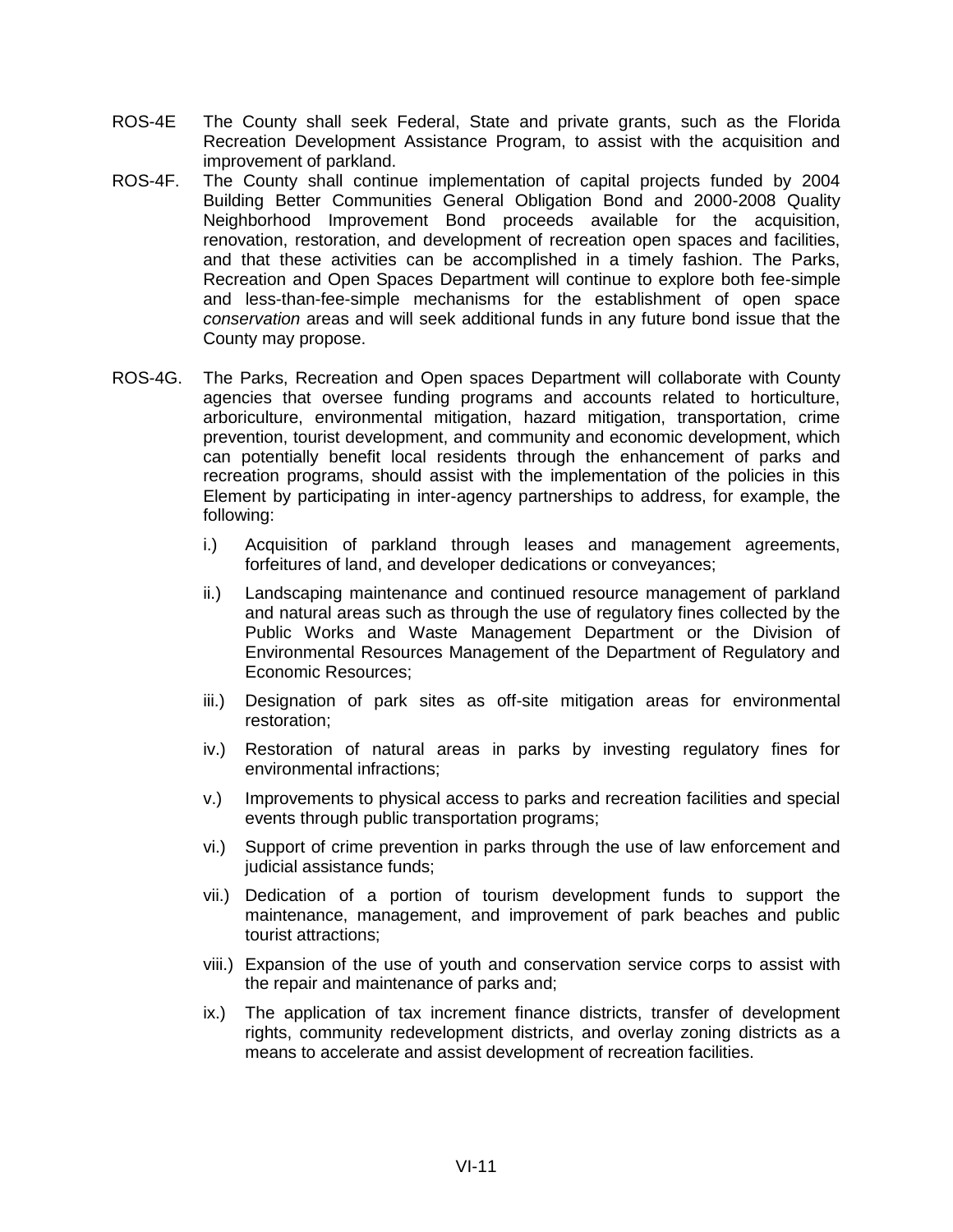**Maintain a formal capital improvements planning program that improves and expands the park and recreation system through the acquisition of land, the renovation and restoration of facilities and natural areas, the development of new park and recreation open space and facilities, and the linking of parks and other public spaces.**

#### **Policies**

- ROS-5A. The County shall prioritize capital improvement expenditures in accordance with the following criteria: 1) Acquire local parkland to maintain the adopted LOS standard for local recreation open space by correcting existing deficiencies and addressing future needs, and acquire countywide parkland suitable for compatible outdoor recreation while preserving natural, historical, and cultural resources; 2) renovate, restore, and upgrade existing recreation open spaces and facilities; and, 3) develop new recreation open spaces and facilities within undeveloped or incomplete parks.
- ROS-5B. The County shall, whenever possible, use a combination of fee simple, shared fee and non-fee simple methods to cost-effectively acquire public recreation open space, with consideration for the following:
	- i.) In selecting recreation and open space sites for public acquisition, the Parks, Recreation and Open Spaces Department shall consider demands for local recreation open space that are not met by dedications from the private sector and supported by statistical areas analyses of LOS distribution and park classifications to prioritize the acquisition of parkland.
	- ii.) In evaluating recreation and open space sites for public acquisition equity access criteria<sup>6</sup> shall be included for local park service areas in unincorporated Miami-Dade County at  $\frac{1}{4}$  -  $\frac{1}{2}$  mile walking distance. Regional park service areas will be included in the site selection process at 2-3 miles biking distance.
	- iii.) In order to achieve greater economy and efficiency of operations, and to deliver the range of recreation services desired by the public, 30 acres is the preferred minimum size park desired by the County to purchase new local parks. However, five acres is the minimum size needed to establish new Countyprovided local parks within unincorporated areas. Smaller sites will be considered: 1) within "Traditional Neighborhood Developments" and other planned communities where residential homeowner maintenance fees or special taxing districts cover the maintenance costs; or, 2) where the County determines that acquisition will preserve unique natural, historical, or cultural features, provide needed close-to-home recreation open space, or otherwise meet the recreation needs of a specific neighborhood.
	- iv.) In areas planned for development inside the UDB where heavy parcelization has occurred and where there is limited potential for the dedication of usable land, the County shall place high priority on early site acquisition to reserve adequate recreation open space to address future needs. If sufficient and appropriate sites cannot be obtained from willing sellers, the County shall consider the condemnation of land for this purpose if public benefit can be established.

<sup>6</sup> Equity Access Criteria refers to the spatial distribution of parks and recreation programs.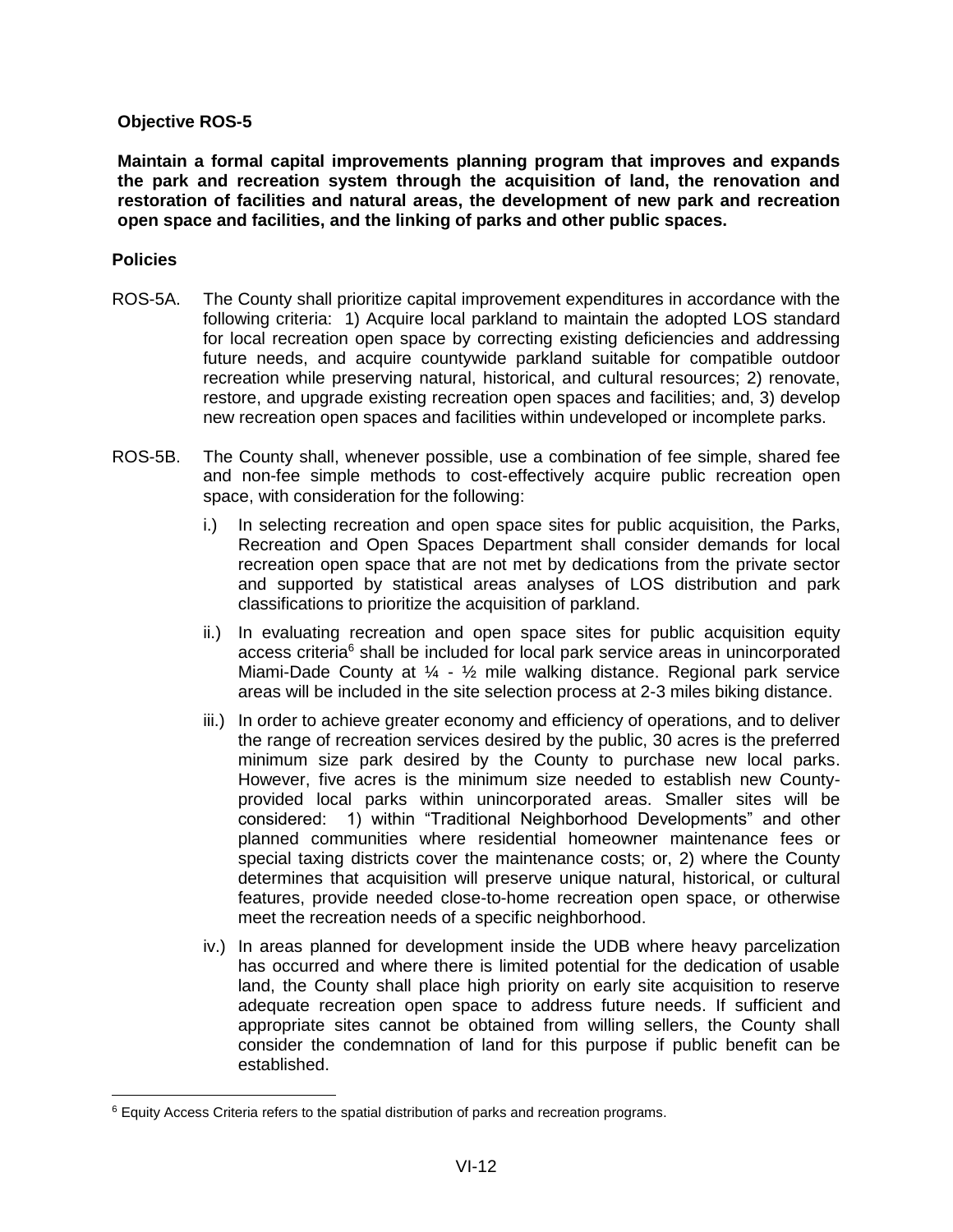- v.) In areas outside the UDB but inside the Urban Expansion Area (UEA) or contiguous to the UDB, the County may acquire and "bank" land for future use as recreation open space. Sites not contiguous to the UDB and not directly accessible by roadways wholly located inside or contiguous to the UDB shall not be developed as local recreation open space.
- vi.) The County shall continue to acquire recreation open space for public use by non-fee means through intergovernmental agreements in the form of federal land leases, State leases and management agreements, School Board jointuse agreements, and intergovernmental operating permits.
- vii.) The Parks, Recreation and Open Spaces Department shall expand the use of conservation partnerships with land acquisition organizations that specialize in the purchase of urban open space for both areawide and local recreation open spaces.
- viii.) The Parks, Recreation and Open Spaces Department shall continue to acquire countywide park and recreation open space having high resource values and capable of providing compatible outdoor recreation. Acquisition priorities for such areas shall be as follows: 1) shoreline over non-shoreline; 2) compatible outdoor recreation over preservation-only; 3) multi-purpose use over singlepurpose use; 4) locations in areas more vulnerable to development over lowdensity, non-vulnerable areas; 5) sites that are contiguous or linked to an existing recreation open space over non-contiguous or non-linked sites; and, 6) acquisition cost-shared between agencies over a site in which the County bears the entire cost.
- ix.) The Parks, Recreation and Open Spaces Department shall update the land acquisition strategic plan to guide the analysis and evaluation of lands and to determine suitability of sites for acquisition as part of the County park system.
- ROS-5C. The Parks, Recreation and Open Spaces Department shall, as funds are available, renovate, restore, and upgrade County facilities following the guidelines of the Miami-Dade County Park Structure and Landscape Pattern Book "Pattern Book" to enhance park aesthetics and ensure that the public can safely and securely enjoy recreational opportunities, and that the County can cost-effectively extend the useful life of existing facilities. Expenditures for the renovation, restoration and upgrade of existing parks and recreation facilities are prioritized as follows: 1) repairs and projects increasing visitor safety; 2) hazard reduction; 3) facility upgrade and resource management; 4) accessibility improvements in compliance with ADA; and, 5) energy efficiency improvements. The County shall implement projects and activities including but not limited to the following in order to address these priorities:
	- i.) The Parks, Recreation and Open Spaces Department will repair facilities, equipment, and grounds that have the potential to be unsafe for public use, and install adequate security measures to protect visitors and facilities.
	- ii.) The Parks, Recreation and Open Spaces Department will remove known hazards existing within its facilities. Provisions will be made to remove or abate asbestos within buildings, remove or mitigate materials containing lead, and provide storm protection to walls, windows, and doors.
	- iii.) The Parks, Recreation and Open Spaces Department will redevelop facilities that are no longer functional, whose use has changed, or that require building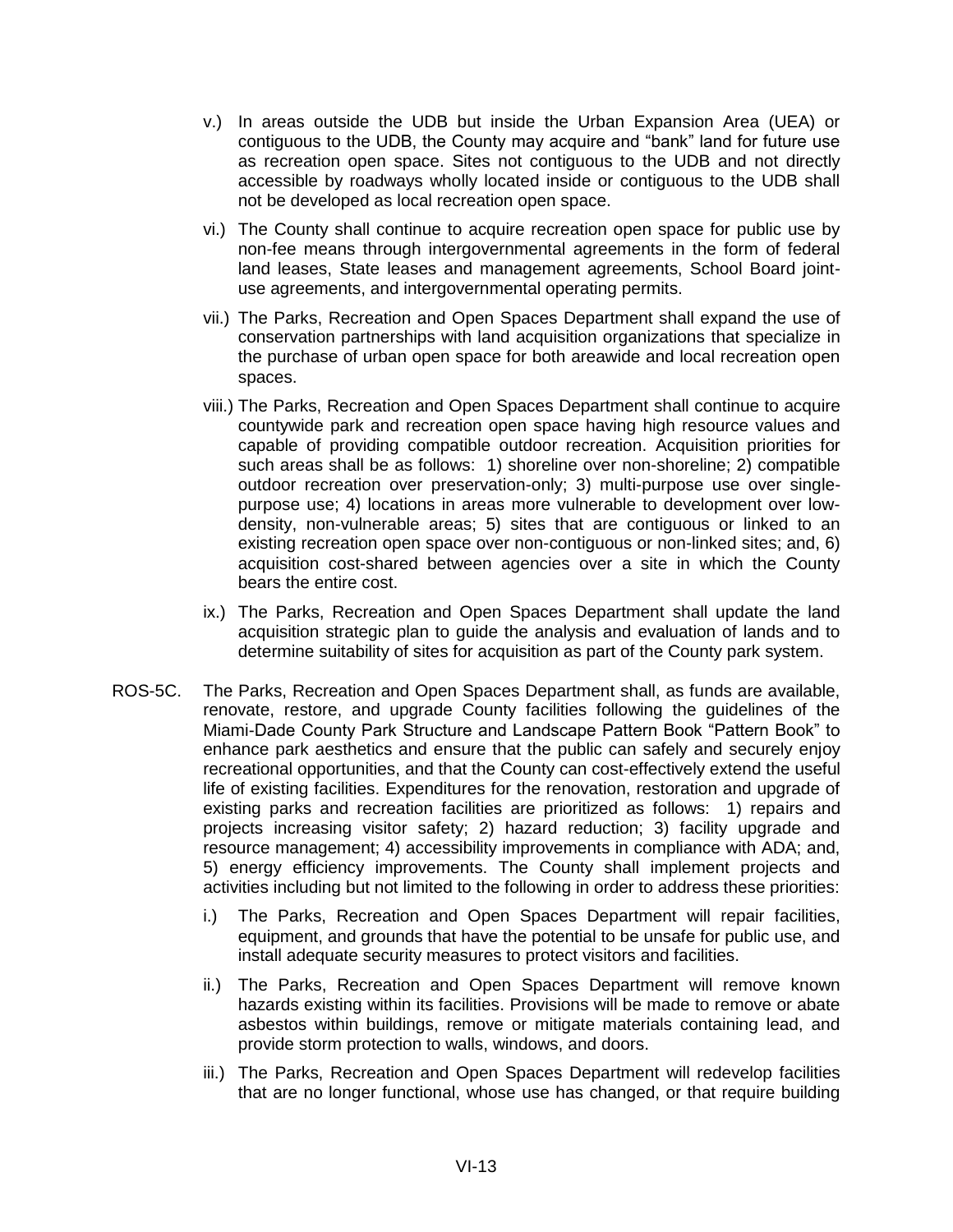code upgrades. Park sites containing important natural, historic, or archaeological resources will be developed and managed for the long-term sustainability and integrity of the resource and where appropriate considered for designation as Heritage Parks.

- iv.) The Parks, Recreation and Open Spaces Department shall continue to provide improved access for persons of all ages including persons with disabilities by removing architectural, communication and program barriers to participation in compliance with ADA as may be amended from time to time.
- v.) The Parks, Recreation and Open Spaces Department will design with sustainability Leadership in Energy and Environmental Design (LEED) principles and will install energy efficient equipment within its facilities that measurably: 1) decreases water consumption and treatment within restrooms and irrigation systems; 2) increases the use of more energy efficient cooling, refrigeration, and lighting equipment, including solar powered lighting; 3) increases the use of fuel-efficient park maintenance vehicles; and, 4) increases the use of automated equipment to filter and monitor swimming pools.
- ROS-5D. The County will continue developing new parks that are located in more recently established residential areas. Priorities for capital improvement expenditures shall be in accordance with the following criteria: 1) installing access control in new parks to limit vehicular access, restrict unregulated dumping, and minimize required maintenance; 2) provide basic improvements in the form of grass, trees, signage, playground equipment, courts and pathways that will make the park usable; 3) design improvements consistent with the Miami-Dade County Park Structure and Landscape Pattern Book "Pattern Book" and principles of the Parks and Open Space System Master Plan, with an emphasis on beauty and sustainability; and, 4) complete facility construction according to an approved or adopted Park General Plan.
- ROS-5E. To ensure that parkland contributing to the LOS standard is effectively meeting recreational demands, the Parks, Recreation and Open Spaces Department shall develop and implement strategies to reduce the number of undeveloped and underdeveloped park sites by the next Evaluation and Appraisal Report, with the exception of natural area preserves and other resource areas.
- ROS-5F. Continue to implement and consider expansion of segments of the North Miami-Dade Greenways Master Plan and South Miami-Dade Greenway Network Master Plan that provide recreation and environmental benefits while improving connectivity to parks, natural areas, and other recreational facilities.

#### **Objective ROS-6**

**Maintain and continue to implement the comprehensive resource management program for the acquisition and site-specific management of environmentally sensitive lands, coastal areas and historic sites within Miami-Dade County parks consistent with the Natural Areas Management Plan as the primary guide for the management and restoration of natural areas.**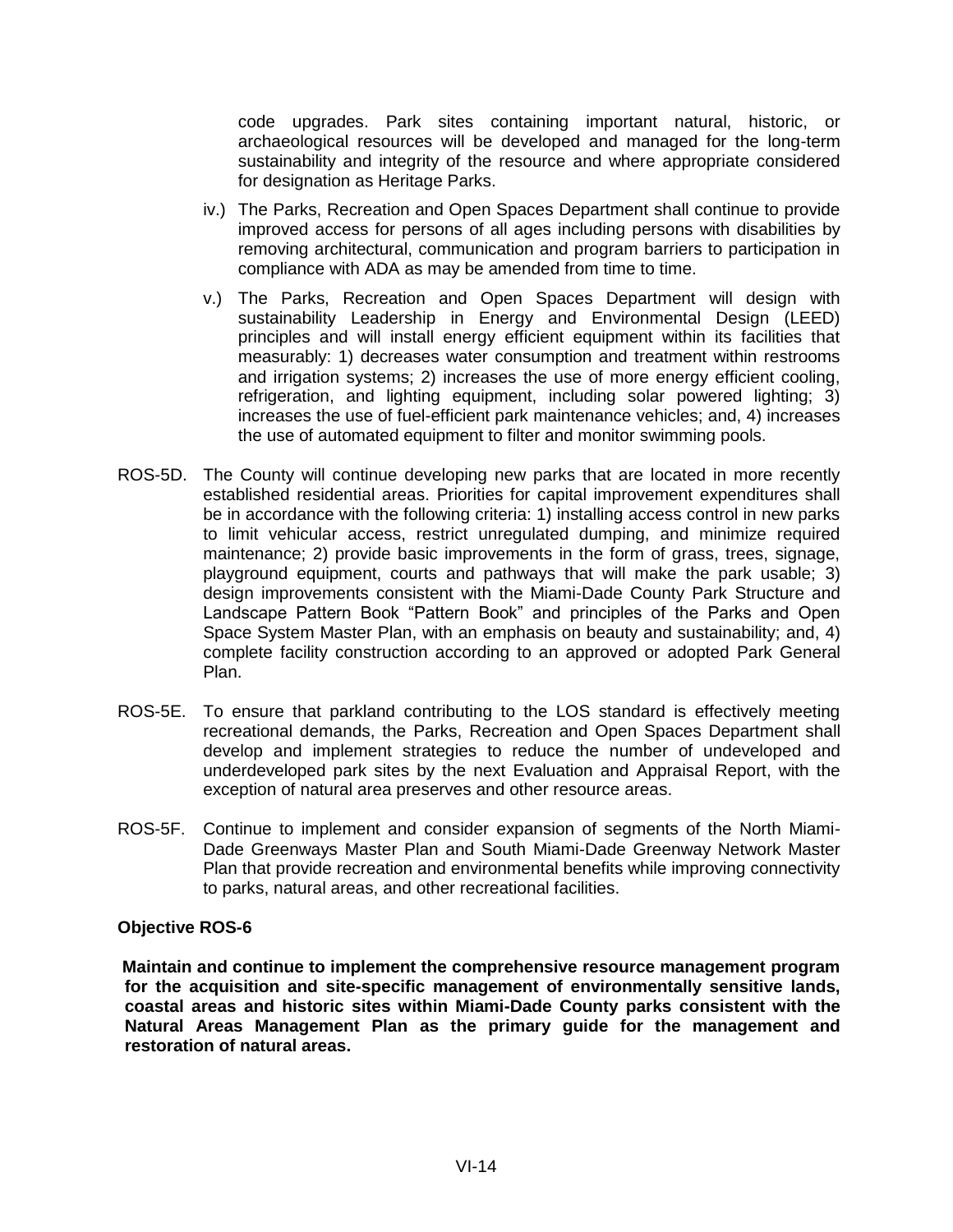# **Policies**

- ROS-6A. The County shall maintain information on all environmentally sensitive land, coastal areas, historic places and archaeological sites under public and private ownership that provide public interpretive and recreational opportunities.
- ROS-6B. Those portions of park properties containing important natural, historic, or archaeological resources will be developed to enhance the historical and cultural resources and managed for long-term viability and integrity of the resource. Miami-Dade County shall use all practical means to assure that land in the vicinity of such park properties is developed for a use that is compatible with the protection of the natural, historic or archaeological resources. Through its park and recreation programs the County shall, wherever feasible, acquire and reuse historic buildings and sites to benefit the public and designate certain sites as Heritage Parks. Opportunities for public access to the resource will be developed in a manner consistent with the conservation or preservation of the resource.
- ROS-6C. At natural resource sites, park design programs shall incorporate resource management plans for resource maintenance, restoration, and enhancement, into the design plan for park development or redevelopment.
- ROS-6D. The use of native plant materials for park landscaping shall be increased where appropriate and shall be used in developing and maintaining environmentally sensitive parklands.

#### **Objective ROS-7**

**Maintain and improve communications between Park providers and visitors to ensure that the population's expressed needs and desires are considered in the further development and operation of the park system.**

#### **Policies**

- ROS-7A. The Parks, Recreation and Open Spaces Department shall conduct a community needs assessment and leisure interest survey of County residents and tourists to assess participation patterns and identify priorities for the delivery of services. By the next Evaluation and Appraisal Report an updated leisure interest survey should be completed to reevaluate changes in recreation demand and participation patterns.
- ROS-7B. Public participation in all aspects of site planning, facility construction, and park operations shall continue through the use of new technology, such as social media and web postings; public workshops and presentations, focus group interviews, citizen advisory boards, and public hearings.
- ROS-7C. The County will increase public awareness of available recreational opportunities through increasingly sophisticated public information techniques.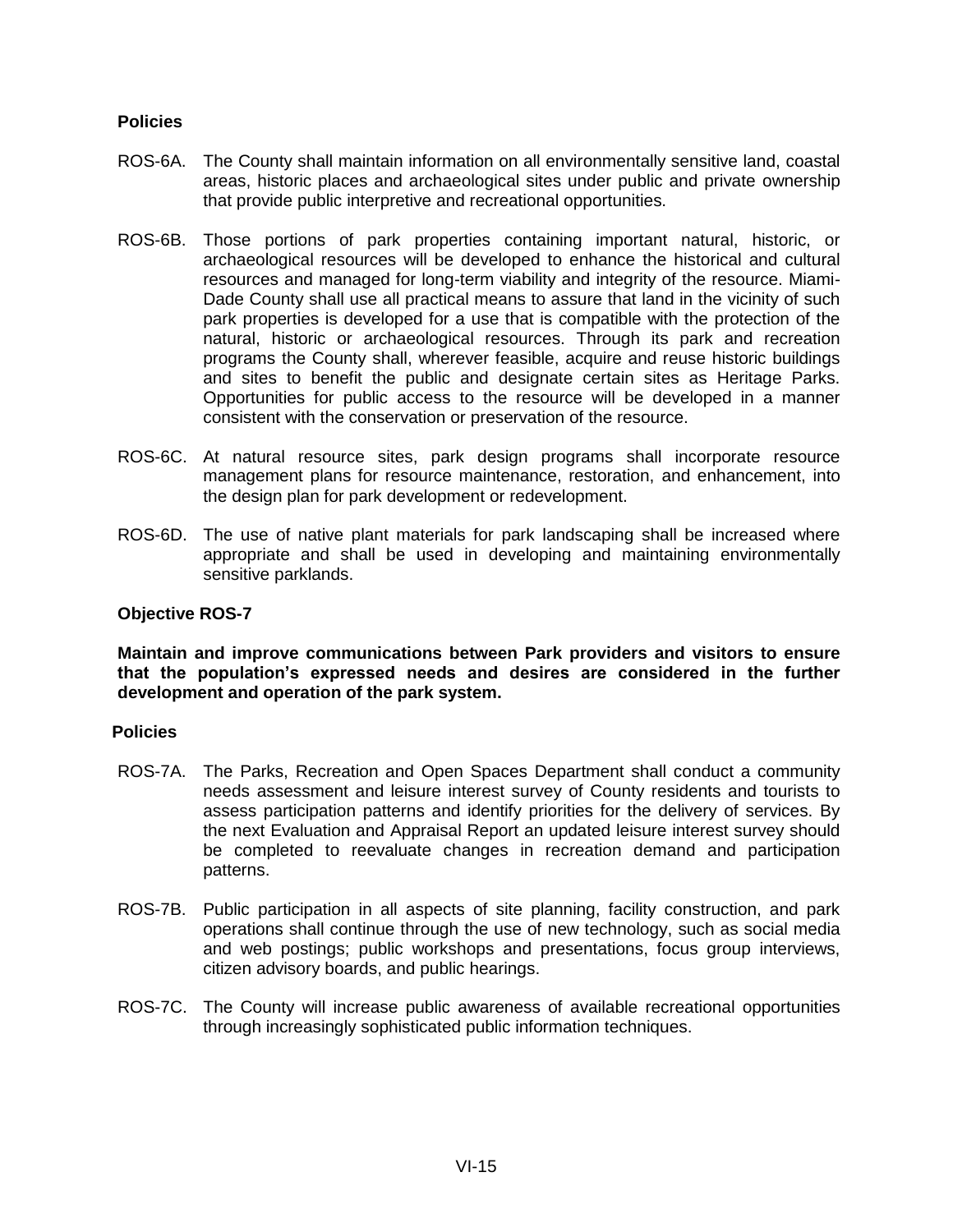**The Miami-Dade County Parks and Open Space System Master Plan (OSMP), through a 50-year planning horizon, shall guide the creation of an interconnected framework of parks, public spaces, natural and cultural areas, greenways, trails, and streets that promote sustainable communities, the health and wellness of County residents, and that serve the diverse local, national, and international communities.**

#### **Policies**

- ROS-8A. Miami-Dade County shall conduct, on an on-going basis, a countywide evaluation of neighborhoods for access to recreation and open space areas, using the "Public Parks and Open Space Activity Criteria" and the neighborhood context planning approach as described in the *Miami-Dade Parks and Open Space System Master Plan*. The neighborhood evaluation shall consider the parks and open space needs of communities in the urban, suburban, rural and natural areas of the County, assure equitable access to recreation, open spaces, natural resources, and social/cultural venues, and facilitate neighborhood stability and redevelopment.
- ROS-8B. By 2014, the County shall develop an implementation strategy to achieve the Access and Equity Criteria<sup>7</sup> for parks and recreational open spaces that are intended to encourage equitable access to local (neighborhood) parks and open space as well as area-wide recreational activities for all County residents.
- ROS-8C. Miami-Dade County shall utilize the Parks and Open Space Design Criteria or "Pattern Book", to guide the development of the public realm. The public realm includes new and existing parks, public spaces, natural and cultural areas, greenways, trails, street corridors, and private spaces that are open to the public. The criteria shall promote beauty, community character and connectivity and include standards to assure compatibility with adjoining uses, conservation and energy efficiency, as well as signage and way-finding requirements.
- ROS-8D. Miami-Dade County shall update the *Miami-Dade Urban Design Manual*, the *Standard Details of the Public Works Manual*, and other relevant county plans and regulations to incorporate where appropriate, the "Great Streets Planning Principles" contained in the *Miami-Dade Parks and Open Space System Master Plan* and incorporation of "Complete Streets" components, where feasible. Changes to be incorporated include a hierarchy of street types and designs (gateway streets, civic streets, heritage streets, and neighborhood streets), and complete street measures such as provision of sidewalks and bicycle facilities, pedestrian friendly design, adequate landscaping and street furniture, on-street parking, bus lanes and transit facilities, and clearly defined crosswalks and signalization to provide safe routes to parks.
- ROS-8E. By 2014, Miami-Dade County shall develop a greenways prioritization plan to prioritize areas to be designated for greenways, trails, and bicycle lanes, and update the North Miami-Dade Greenway Master Plan and South Miami-Dade Greenway Network Master Plan and the CDMP to include such greenways. The update shall include the designation of the Western Greenway and implementation

 $7$  Equity Access Criteria refers to the spatial distribution of parks and recreation programs.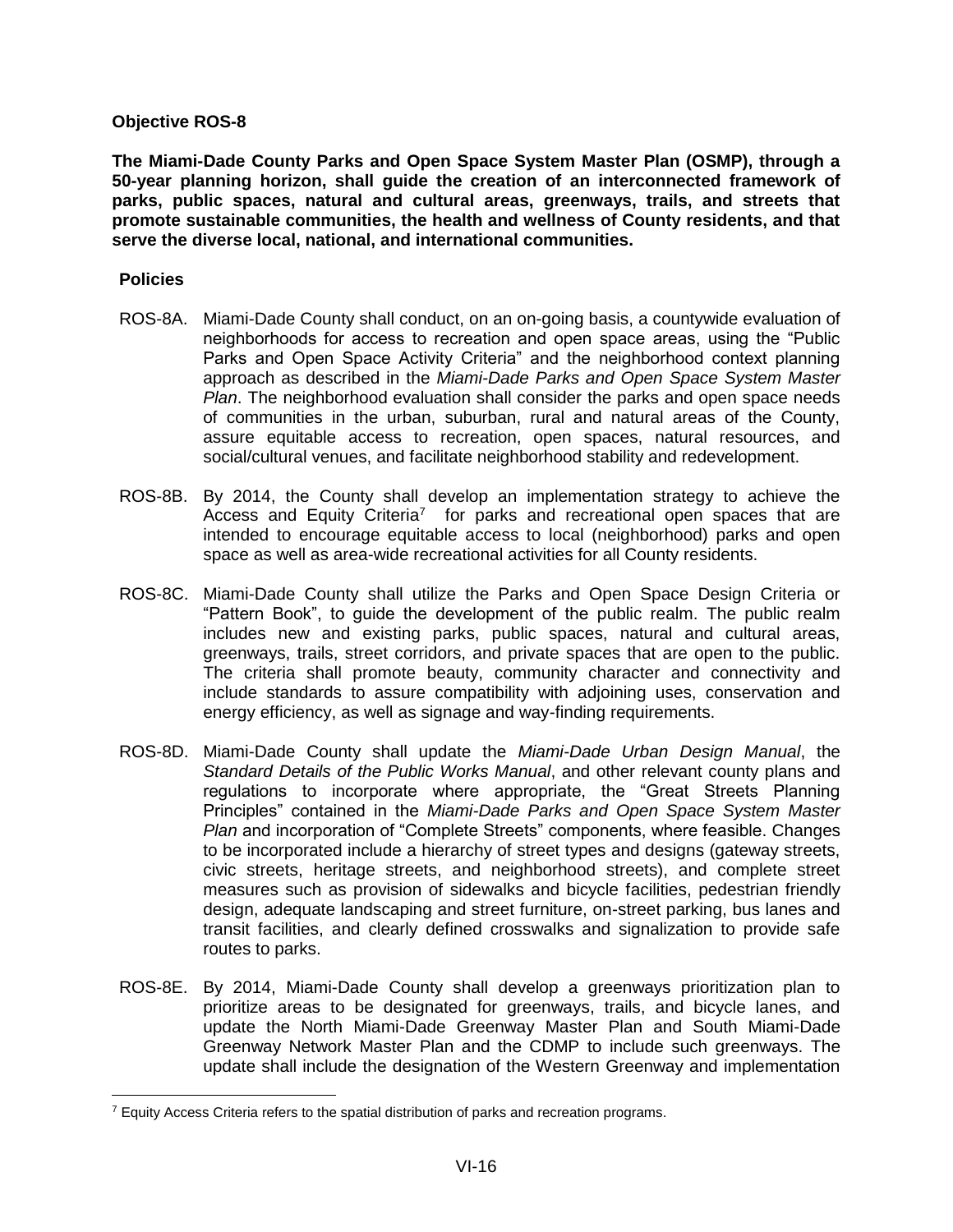of the Miami-Dade County Trail Design Guidelines and Standards. On an on-going basis, Miami-Dade County shall coordinate with State, regional, federal, and local government agencies to establish a countywide interconnected system of nonmotorized pathways that link neighborhoods, parks, natural areas, civic centers, schools, and commercial areas to achieve goals and objectives through a diverse combination of financing methods, partnerships, and interagency coordination.

- ROS-8F. By 2014, Miami-Dade County shall develop a plan for protecting and preserving its natural and historic resources, while assuring that such resources provide access and educational opportunities to the public. The plan shall consider the designation of Environmental Zones (Eco Zones) and Cultural Zones. Eco Zones represent a cluster of natural areas connected together to provide a variety of environmental and educational activities. The Cultural Zones are thematically clustered cultural and historic sites that provide a variety of heritage education activities and programs.
- ROS-8G. Miami-Dade County shall implement Urban Design guidelines and standards by incorporating meaningful public spaces in the planning and development of libraries, museums, schools, government buildings, transit stations within Transit-Oriented Developments (TOD) and stand-alone transit stations, and other civic/institutional places.

# **Monitoring Program**

Successful implementation of level of service standards and requirements that services be available at the time of development requires the maintenance or enhancement of monitoring and reporting programs. This section of the Element outlines the substantive components of Miami-Dade County's monitoring program pertinent to the objectives, policies and parameters referenced in this Element.

# **Monitoring Requirements**

The following measures will be used to monitor the achievement of the objectives in the Recreation and Open Space Element for the Evaluation and Appraisal Report (EAR):

#### **Objective ROS-1.**

- A comparison of the areawide park acreage in 2010, at the date of EAR report, and projected for the year 2017.
- A comparison of the local recreation open space LOS at the date of EAR report, and projected for the year 2017.

#### **Objective ROS-2.**

- Achievement of the LOS standard.
- A comparison of the proportionate share of the LOS standard comprised of public parkland at the date of the last Evaluation and Appraisal Report adoption and time of preparation of next Evaluation and Appraisal Report. [2017]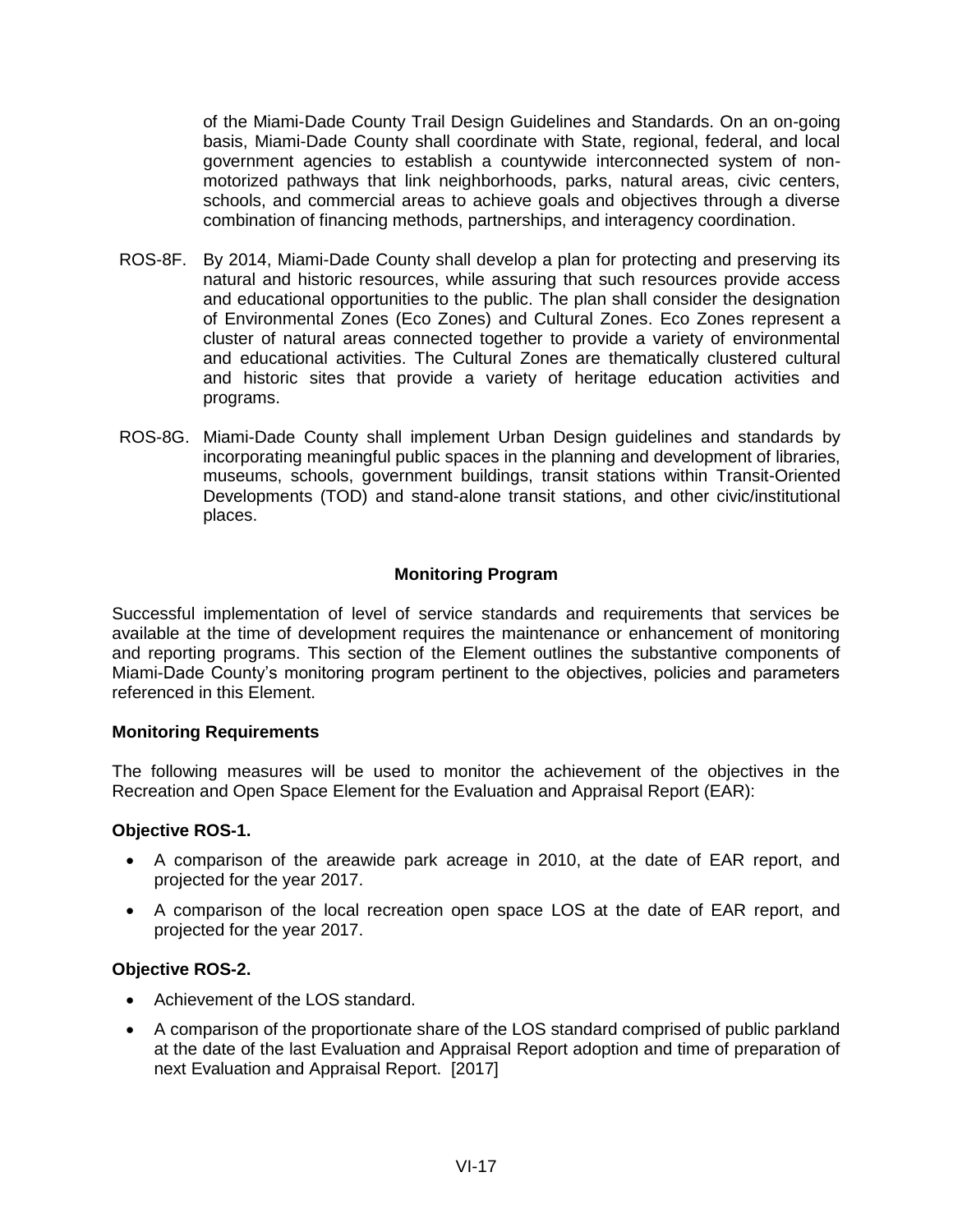- The amount of funds expended for and number of capital projects improving on-site access for automobiles, bicycles, pedestrians, and mass transit to Miami-Dade County's recreation and open space facilities between 2010 and 2017.
- The number of projects and amount of funds expended for improving the handicapped accessibility of Miami-Dade County's recreation and open space facilities between 2010 and 2017.
- The number of projects and amount of funds expended for the acquisition and protection of Miami-Dade County's beaches for preservation and increased public access.

# **Objective ROS-4.**

- The on-going implementation and status of evaluations of the Park Impact Fee.
- The implementation status of any efforts to adjust the Park Impact Fee Schedule in response to changes in land costs, improvement credits and levels of service.
- The number of partnerships entered into between the County and community based organizations, special interest groups, and other outside agencies for facility improvements and recreational programs.
- The implementation status of strategies to: improve and expand the function of joint Park-School agreements; cooperative agreements entered into with homeowner associations or community groups for the provision and maintenance of recreation open space facilities, and the creation of special taxing districts and/or alternative dedicated funding mechanisms for the provision and maintenance of recreation open space and facilities.
- The implementation status of priority recreation open space capital improvement projects funded through bond issues.
- The number of interagency partnerships entered into between the Parks, Recreation and Open Spaces Department and other County agencies since 2010 that: 1) provide for landscaping maintenance and resource management in parks and natural areas through the use of regulatory fines collected by the Public Works and Waste Management Department and the Division of Environmental Resources Management of the Department of Regulatory and Economic Resources; 2) designate park sites as mitigation areas for environmental restoration; 3) restore natural areas through the investment of regulatory fines for environmental infractions; 4) improve physical access to recreational facilities and special events through public transportation programs; 5) support crime prevention in parks through the use of law enforcement and judicial assistance funds; 6) dedicate a portion of tourism development funds to support the maintenance, management, and improvement of park beaches and public attractions; 7) expand the use of youth and conservation service corps to assist with the repair and maintenance of parks, or; 8) other similar initiatives.

# **Objective ROS-5.**

- A comparison of capital expenditures since 2010 with the capital expenditures priorities set in Policy ROS-5A.
- The number of recreation open space acres acquired by the County since 2010 through a combination of fee simple, shared fee, and non-fee simple methods.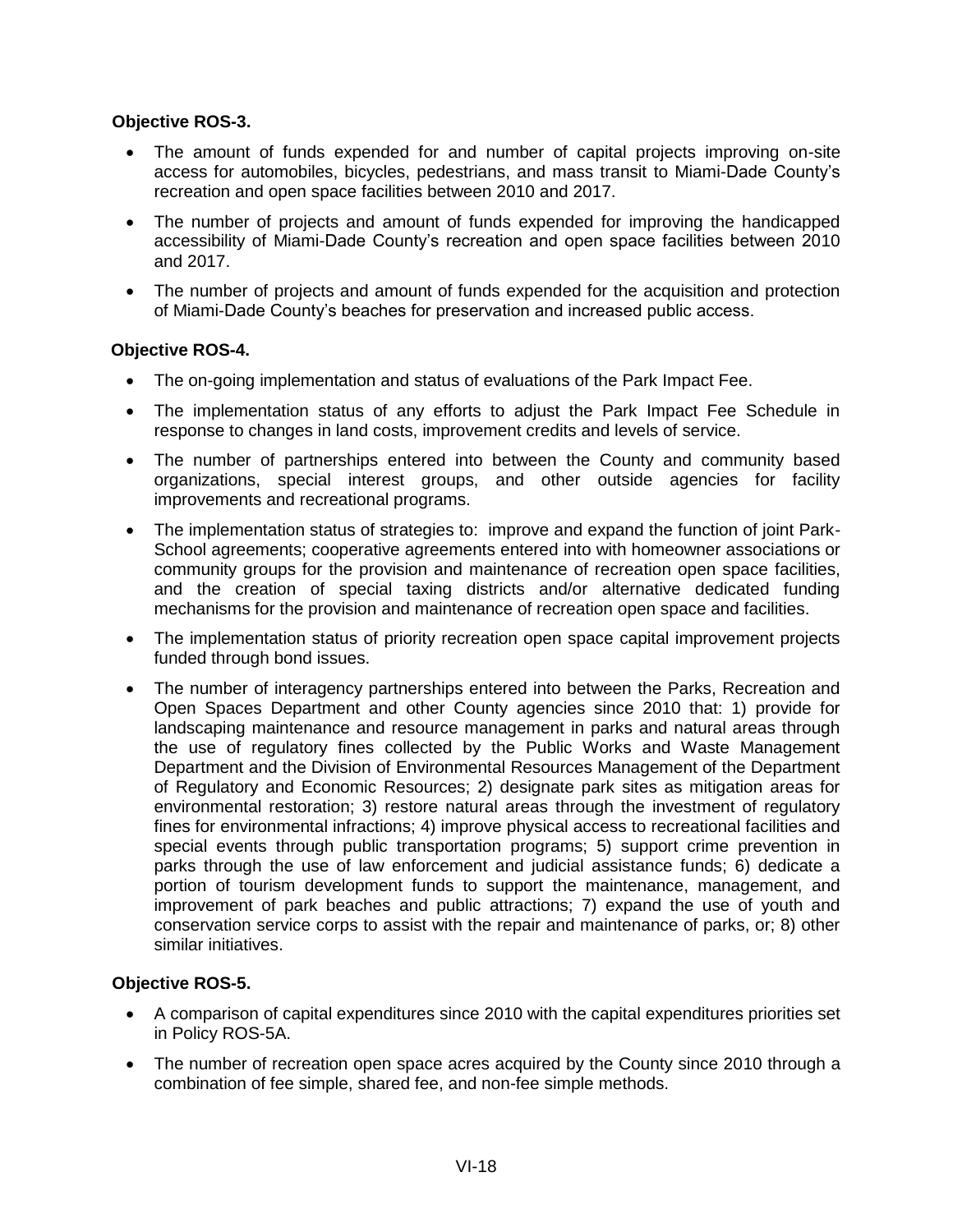- The implementation status of efforts to use a statistical analysis of LOS distribution to prioritize the acquisition of parkland and other land acquisition criteria.
- The number of park sites less than five acres in size and greater than 30 acres in size acquired by the County since the date of the last Evaluation and Appraisal Report adoption.
- The total park acreage acquired through early site acquisition in areas planned for development inside the UDB in which heavy parcelization has occurred since the date of adoption.
- The number of conservation partnerships entered into between the County and land acquisition organizations specializing in the purchase of urban open space for recreational use since the date of the last Evaluation and Appraisal Report adoption.
- A comparison of the parklands acquired by the County since the date of the last EAR adoption with the acquisitions priorities set in Policy ROS-5B.ix.
- A comparison of capital expenditures for park repairs and upgrades since the date of the last EAR adoption with the priorities set in Policy ROS-5C.
- The number of projects and amount of funds expended for the following capital improvements since 2010: 1) repairs and projects increasing visitor safety; 2) hazard reduction; 3) facility upgrades and resource management; 4) accessibility improvements in compliance with ADA, and; 5) energy efficiency improvements.
- The number of new parks developed in recently established residential areas.
- The implementation status of strategies to reduce the number of undeveloped and underdeveloped park sites.

- The percentage of natural resource areas located in Miami-Dade County parks for which comprehensive resource management plans have been developed and the number of parks designated as Heritage Parks, or parks recognized for cultural or archaeological or historic significance.
- The number of comprehensive resource management programs that have been developed for designated natural resource areas in Miami-Dade County parks since 2010.

#### **Objective ROS-7.**

 The implementation status of strategies to maintain and increase public participation in park planning, construction, and operational issues, and to increase the public's awareness of recreational opportunities**.**

# **Objective ROS-8**

- Miami-Dade County shall annually log and report in subsequent Evaluation and Appraisal Reports (EAR) specific activities related to implementing seamlessness, access, beauty, sustainability, equity and multiple benefits in unincorporated Miami-Dade County parks and open spaces as described in the *Parks and Open Space System Master Plan*.
- Miami-Dade County shall report in subsequent EARs the number of projects and amount of funds expended to improve the County's parks and open space system.